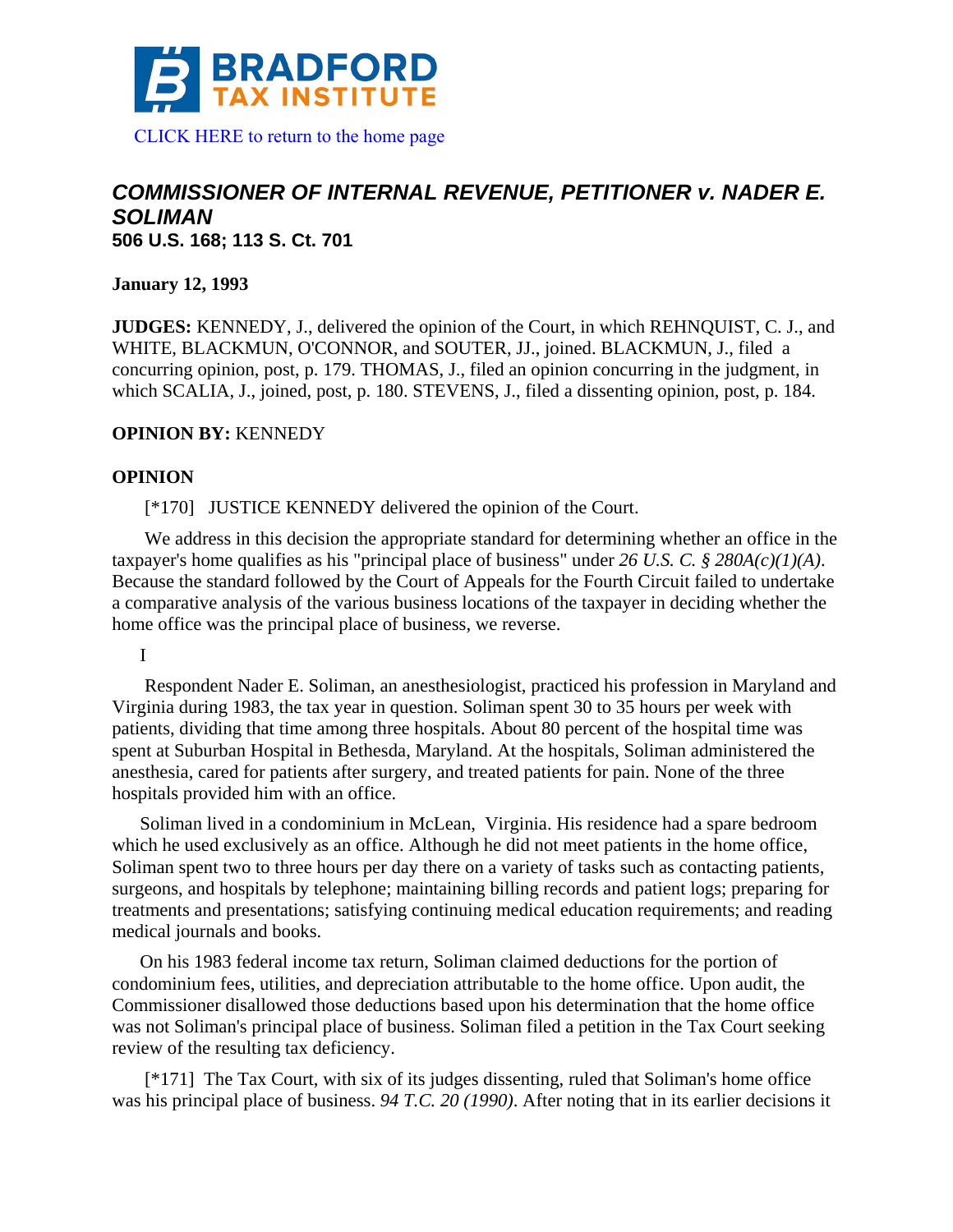identified the place where services are performed and income is generated in order to determine the principal place of business, the so-called "focal point test," the Tax Court abandoned that test, citing criticism by two Courts of Appeals. *Id., at 24-25* (noting *Meiers v. Commissioner, 782 F.2d 75 (CA7 1986)*; *Weissman v. Commissioner, 751 F.2d 512 (CA2 1984)*; and *Drucker v. Commissioner, 715 F.2d 67 (CA2 1983))*. Under a new test, later summarized and adopted by the Court of Appeals, the Tax Court allowed the deduction. The dissenting opinions criticized the majority for failing to undertake a comparative analysis of Soliman's places of business to establish which one was the principal place. *94 T.C. at 33, 35*.

The Commissioner appealed to the Court of Appeals for the Fourth Circuit. A divided panel of that court affirmed. *935 F.2d 52 (1991)*. It adopted the test used in the Tax Court and explained it as follows:

 "[The] test . . . provides that where management or administrative activities are essential to the taxpayer's trade or business and the only available office space is in the taxpayer's home, the 'home office' can be his 'principal place of business,' with the existence of the following factors weighing heavily in favor of a finding that the taxpayer's 'home office' is his 'principal place of business:' (1) the office in the home is essential to the taxpayer's business; (2) he spends a substantial amount of time there; and (3) there is no other location available for performance of the office functions of the business." *Id., at 54*.

For further support, the Court of Appeals relied upon a proposed IRS regulation related to home office deductions for salespersons. Under the proposed regulation, salespersons [\*172] would be entitled to home office deductions "even though they spend most of their time on the road as long as they spend 'a substantial amount of time on paperwork at home.'" *Ibid.* (quoting proposed Treas. Reg. § 1.280A-2(b)(3), *45 Fed. Reg. 52399 (1980)*, as amended, *48 Fed. Reg. 33320 (1983))*. While recognizing that the proposed regulation was not binding on it, the court suggested that it "evinced a policy to allow 'home office' deductions for taxpayers who maintain 'legitimate' home offices, even if the taxpayer does not spend a majority of his time in the office." *935 F.2d at 55*. The court concluded that the Tax Court's test would lead to identification of the "true headquarters of the business." *Ibid.* Like the dissenters in the Tax Court, Judge Phillips in his dissent argued that the plain language of *§ 280A(c)(1)(A)* requires a comparative analysis of the places of business to assess which one is principal, an analysis that was not undertaken by the majority. *Ibid.*

Although other Courts of Appeals have criticized the focal point test, their approaches for determining the principal place of business differ in significant ways from the approach employed by the Court of Appeals in this case, see *Pomarantz v. Commissioner, 867 F.2d 495, 497 (CA9 1988)*; *Meiers v. Commissioner, supra, at 79*; *Weissman v. Commissioner, supra, at 514-516*; *Drucker v. Commissioner, supra, at 69*. Those other courts undertake a comparative analysis of the functions performed at each location. We granted certiorari to resolve the conflict. *503 U.S. 935 (1992)*.

II

A

*Section 162(a) of the Internal Revenue Code* allows a taxpayer to deduct "all the ordinary and necessary expenses paid or incurred . . . in carrying on any trade or business." *26 U.S. C. § 162(a)*. That provision is qualified, however, by various limitations, including one that prohibits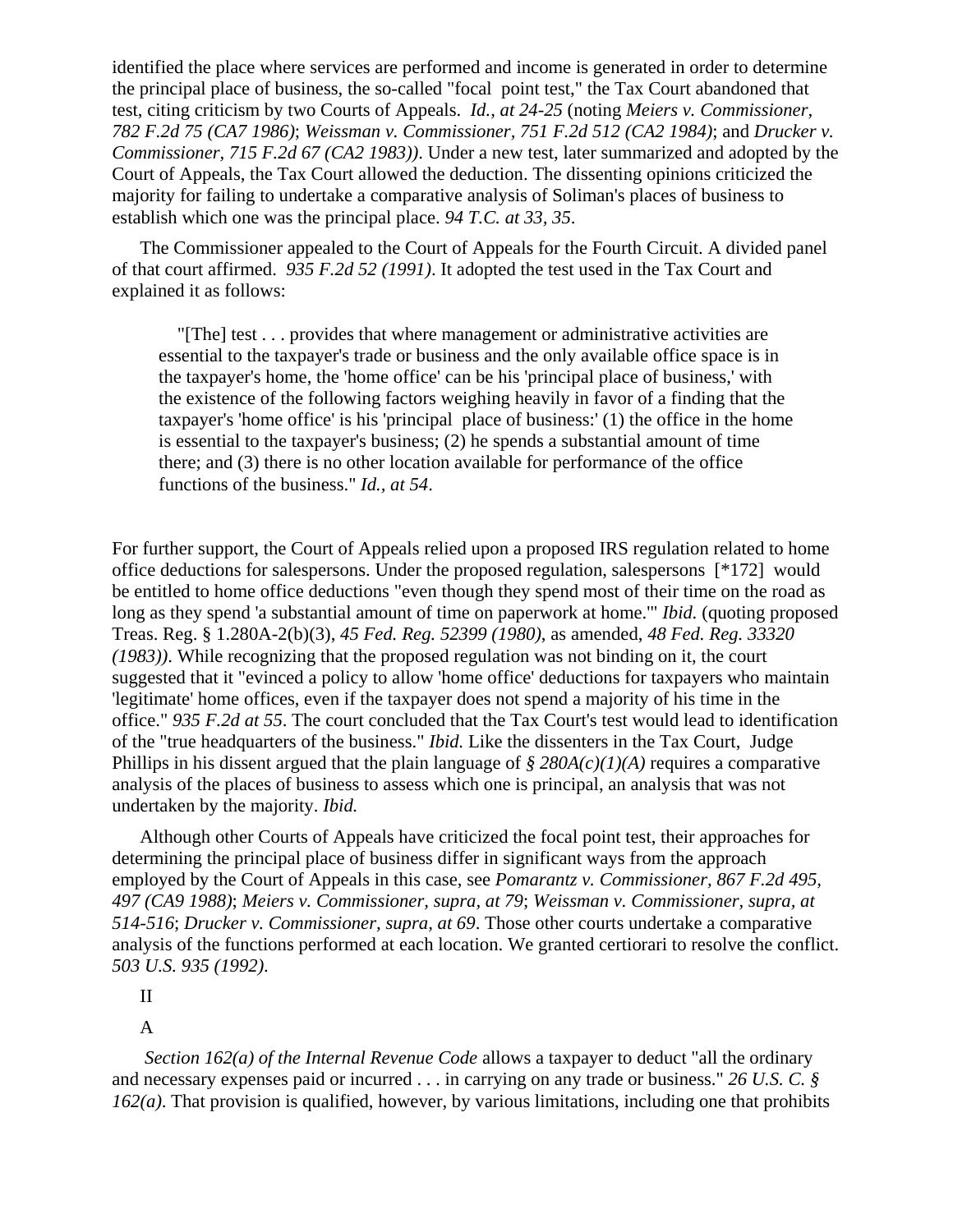otherwise allowable deductions "with respect to the use of a dwelling [\*173] unit which is used by the taxpayer . . . as a residence." *§ 280A(a)*. Taxpayers may nonetheless deduct expenses attributable to the business use of their homes if they qualify for one or more of the statute's exceptions to this disallowance. The exception at issue in this case is contained in *§ 280A(c)(1)*:

 "Subsection (a) shall not apply to any item to the extent such item is allocable to a portion of the dwelling unit which is exclusively used on a regular basis --

"(A) [as] *the principal place of business for any trade or business of the taxpayer[,]*

"(B) as a place of business which is used by patients, clients, or customers in meeting or dealing with the taxpayer in the normal course of his trade or business, or

"(C) in the case of a separate structure which is not attached to the dwelling unit, in connection with the taxpayer's trade or business.

"In the case of an employee, the preceding sentence shall apply only if the exclusive use referred to in the preceding sentence is for the convenience of his employer." (Emphasis added.)

Congress adopted *§ 280A* as part of the Tax Reform Act of 1976. Pub. L. 94-455, 94th Cong., 2d Sess. Before its adoption, expenses attributable to the business use of a residence were deductible whenever they were "appropriate and helpful" to the taxpayer's business. See, *e. g., Newi v. Commissioner, 432 F.2d 998 (CA2 1970)*. This generous standard allowed many taxpayers to treat what otherwise would have been nondeductible living and family expenses as business expenses, even though the limited business tasks performed in the dwelling resulted in few, if any, additional or incremental costs to the taxpayer. H. R. Rep. No. 94-658, p. 160 (1975); S. Rep. No. 94-938, p. 147 (1976). Comparing the newly enacted section with the previous one, the apparent purpose of *§ 280A* is to provide a narrower scope for the [\*174] deduction, but Congress has provided no definition of "principal place of business."

In interpreting the meaning of the words in a revenue Act, we look to the "'ordinary, everyday senses'" of the words. *Malat v. Riddell, 383 U.S. 569, 571, 16 L. Ed. 2d 102, 86 S. Ct. 1030 (1966)(per curiam)* (quoting *Crane v. Commissioner, 331 U.S. 1, 6, 91 L. Ed. 1301, 67 S. Ct. 1047 (1947))*.In deciding whether a location is "the principal place of business," the commonsense meaning of "principal" suggests that a comparison of locations must be undertaken. This view is confirmed by the definition of "principal," which means "most important, consequential, or influential." Webster's Third New International Dictionary 1802 (1971). Courts cannot assess whether any one business location is the "most important, consequential, or influential" one without comparing it to all the other places where business is transacted.

Contrary to the Court of Appeals' suggestion, the statute does not allow for a deduction whenever a home office may be characterized as legitimate. See *935 F.2d at 55*. That approach is not far removed from the "appropriate and helpful" test that led to the adoption of *§ 280A*. Under the Court of Appeals' test, a home office may qualify as the principal place of business whenever the office is essential to the taxpayer's business, no alternative office space is available, and the taxpayer spends a substantial amount of time there. See *935 F.2d, at 54*. This approach ignores the question whether the home office is more significant in the taxpayer's business than every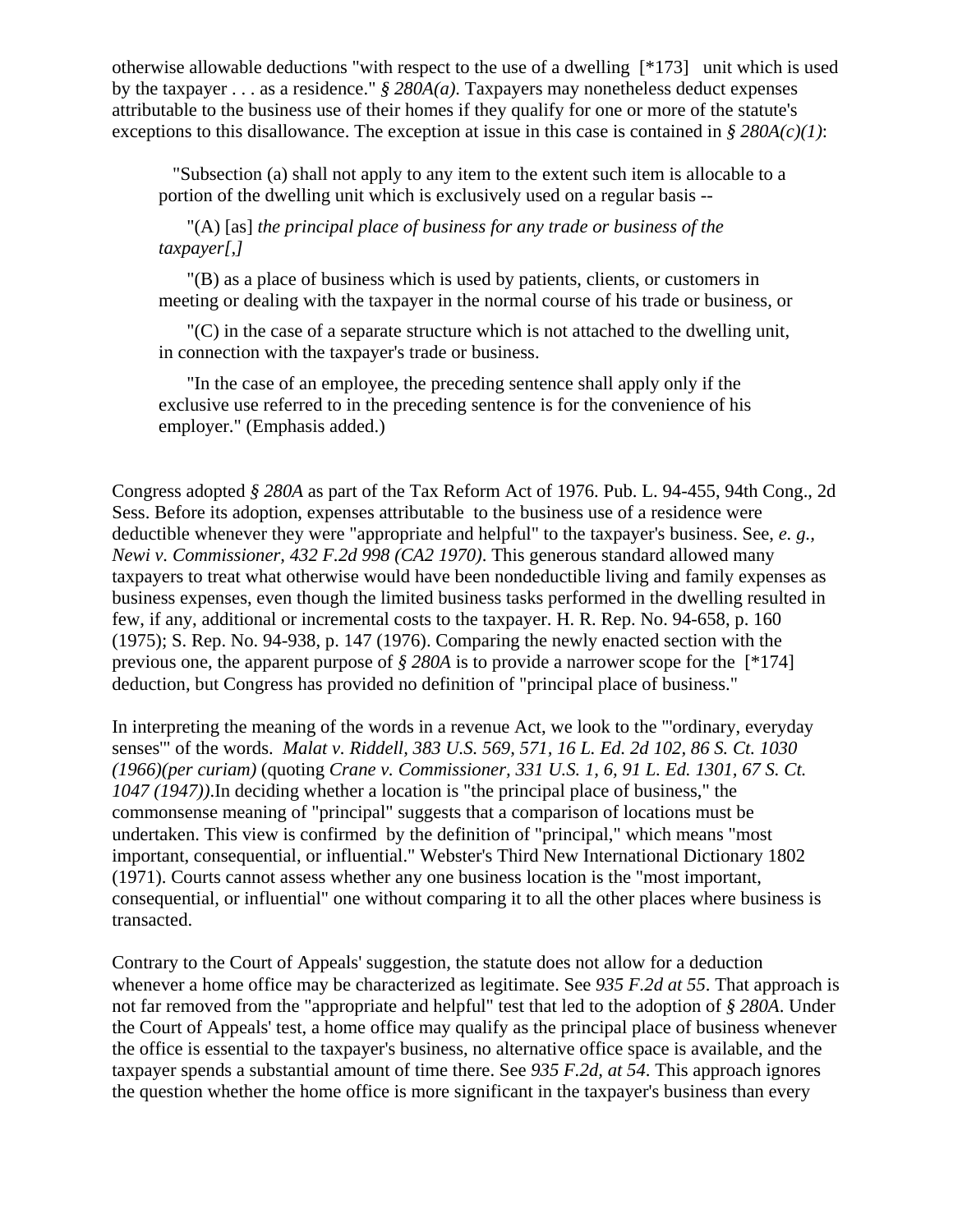other place of business. The statute does not refer to the "principal office" of the business. If it had used that phrase, the taxpayer's deduction claim would turn on other considerations. The statute refers instead to the "principal place" of business. It follows that the most important or significant place for the business must be determined.

#### B

 In determining the proper test for deciding whether a home office is the principal place of business, we cannot develop [\*175] an objective formula that yields a clear answer in every case. The inquiry is more subtle, with the ultimate determination of the principal place of business being dependent upon the particular facts of each case. There are, however, two primary considerations in deciding whether a home office is a taxpayer's principal place of business: the relative importance of the activities performed at each business location and the time spent at each place.

 Analysis of the relative importance of the functions performed at each business location depends upon an objective description of the business in question. This preliminary step is undertaken so that the decisionmaker can evaluate the activities conducted at the various business locations in light of the particular characteristics of the specific business or trade at issue. Although variations are inevitable in case-by-case determinations, any particular business is likely to have a pattern in which certain activities are of most significance. If the nature of the trade or profession requires the taxpayer to meet or confer with a client or patient or to deliver goods or services to a customer, the place where that contact occurs is often an important indicator of the principal place of business. A business location where these contacts occur has sometimes been called the "focal point" of the business and has been previously regarded by the Tax Court as conclusive in ascertaining the principal place of business. See *94 T.C. at 24-25*. We think that phrase has a metaphorical quality that can be misleading, and, as we have said, no one test is determinative in every case. We decide, however, that the point where goods and services are delivered must be given great weight in determining the place where the most important functions are performed.

*Section 280A* itself recognizes that the home office gives rise to a deduction whenever the office is regularly and exclusively used "by patients, clients, or customers in meeting or dealing with the taxpayer in the normal course of his trade or business." *§ 280A(c)(1)(B)*. In that circumstance, [\*176] the deduction is allowed whether or not the home office is also the principal place of business. The taxpayer argues that because the point of delivery of goods and services is addressed in this provision, it follows that the availability of the principal place of business exception does not depend in any way upon whether the home office is the point of delivery. We agree with the ultimate conclusion that visits by patients, clients, and customers are not a required characteristic of a principal place of business, but we disagree with the implication that whether those visits occur is irrelevant. That Congress allowed the deduction where those visits occur in the normal course even when some other location is the principal place of business indicates their importance in determining the nature and functions of any enterprise. Though not conclusive, the point where services are rendered or goods delivered is a principal consideration in most cases. If the nature of the business requires that its services are rendered or its goods are delivered at a facility with unique or special characteristics, this is a further and weighty consideration in finding that it is the delivery point or facility, not the taxpayer's residence, where the most important functions of the business are undertaken.

Unlike the Court of Appeals, we do not regard the necessity of the functions performed at home as having much weight in determining entitlement to the deduction. In many instances, planning and initial preparation for performing a service or delivering goods are essential to the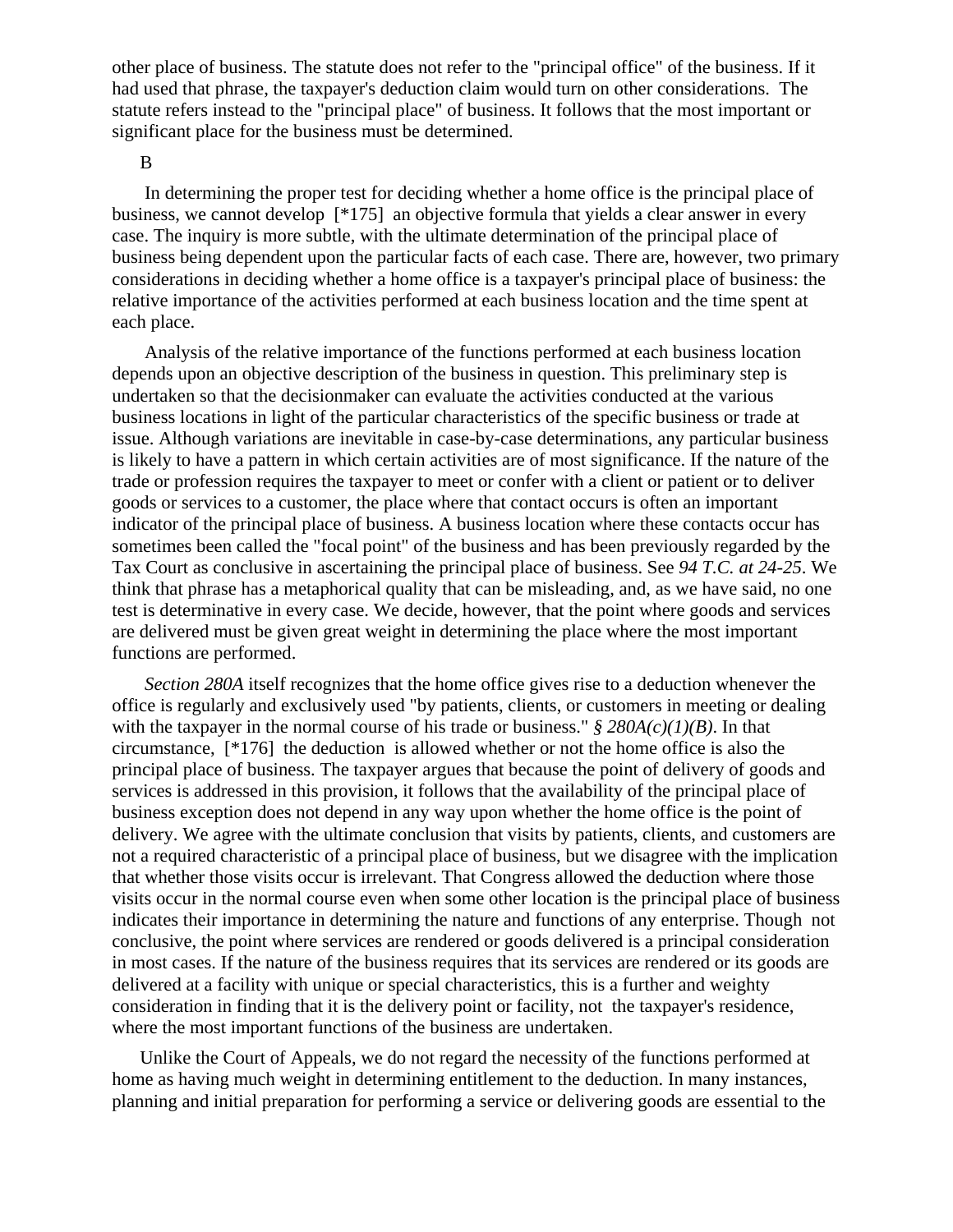ultimate performance of the service or delivery of the goods, just as accounting and billing are often essential at the final stages of the process. But that is simply because, in integrated transactions, all steps are essential. Whether the functions performed in the home office are necessary to the business is relevant to the determination of whether a home office is the principal place of business in a particular case, but it is not controlling. Essentiality, then, is but part of the assessment [\*177] of the relative importance of the functions performed at each of the competing locations.

We reject the Court of Appeals' reliance on the availability of alternative office space as an additional consideration in determining a taxpayer's principal place of business. While that factor may be relevant in deciding whether an employee taxpayer's use of a home office is "for the convenience of his employer,"  $\S 280(c)(1)$ , it has no bearing on the inquiry whether a home office is the principal place of business. The requirements of particular trades or professions may preclude some taxpayers from using a home office as the principal place of business. But any taxpayer's home office that meets the criteria here set forth is the principal place of business regardless of whether a different office exists or might have been established elsewhere.

 In addition to measuring the relative importance of the activities undertaken at each business location, the decision-maker should also compare the amount of time spent at home with the time spent at other places where business activities occur. This factor assumes particular significance when comparison of the importance of the functions performed at various places yields no definitive answer to the principal place of business inquiry. This may be the case when a taxpayer performs income-generating tasks at both his home office and some other location.

 The comparative analysis of business locations required by the statute may not result in every case in the specification of which location is the principal place of business; the only question that must be answered is whether the home office so qualifies. There may be cases when there is no principal place of business, and the courts and the Commissioner should not strain to conclude that a home office qualifies for the deduction simply because no other location seems to be the principal place. The taxpayer's house does not become a principal place of business by default.

 [\*178] Justice Cardozo's observation that in difficult questions of deductibility "life in all its fullness must supply the answer to the riddle," *Welch v. Helvering, 290 U.S. 111, 115, 78 L. Ed. 212, 54 S. Ct. 8 (1933)*, must not deter us from deciding upon some rules for the fair and consistent interpretation of a statute that speaks in the most general of terms. Yet we accept his implicit assertion that there are limits to the guidance from appellate courts in these cases. The consequent necessity to give considerable deference to the trier of fact is but the law's recognition that the statute is designed to accommodate myriad and ever-changing forms of business enterprise.

## III

 Under the principles we have discussed, the taxpayer was not entitled to a deduction for home office expenses. The practice of anesthesiology requires the medical doctor to treat patients under conditions demanding immediate, personal observation. So exacting were these requirements that all of respondent's patients were treated at hospitals, facilities with special characteristics designed to accommodate the demands of the profession. The actual treatment was the essence of the professional service. We can assume that careful planning and study were required in advance of performing the treatment, and all acknowledge that this was done in the home office. But the actual treatment was the most significant event in the professional